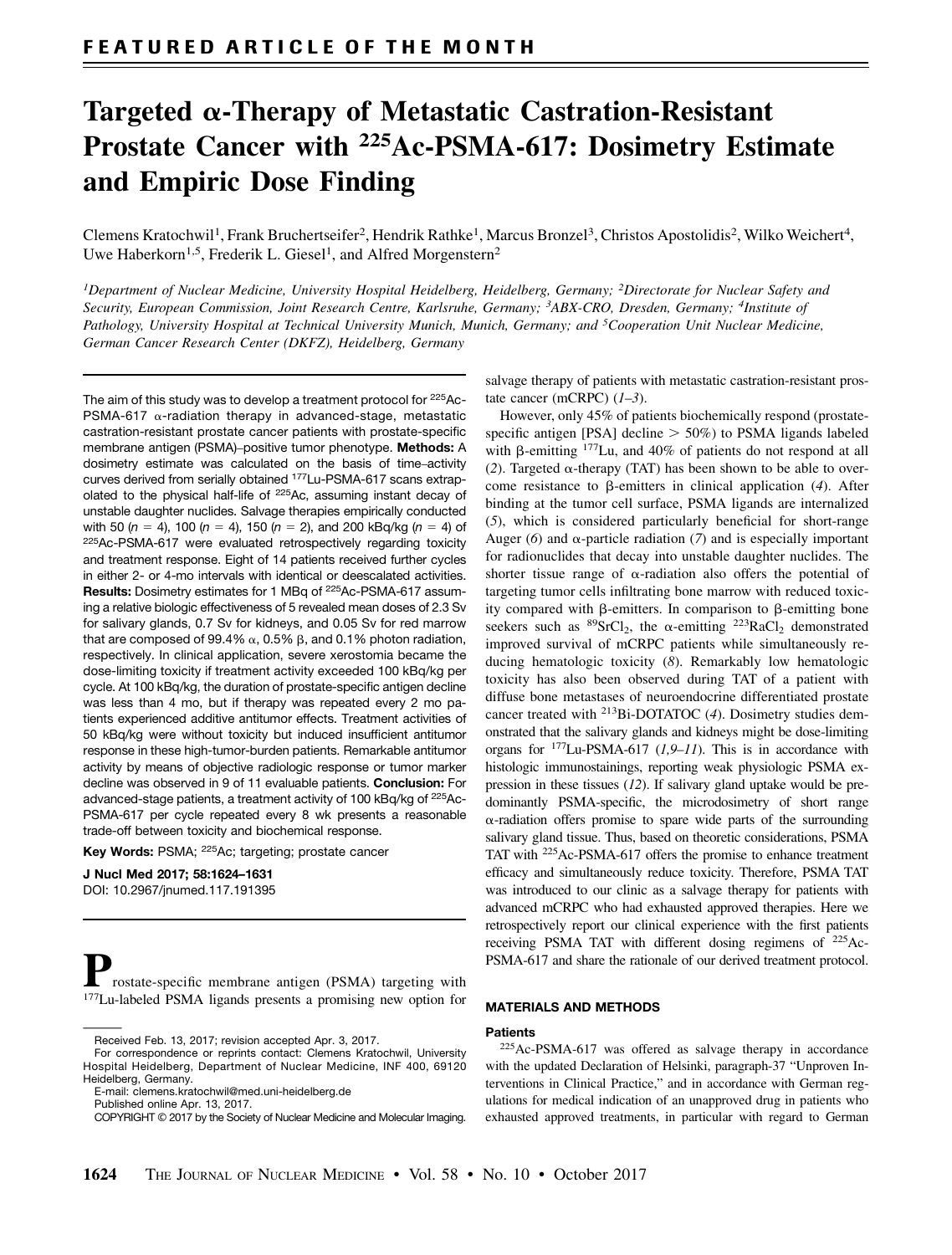pharmaceutical act §13(2b). All patients had a PSMA-positive tumor phenotype as demonstrated in a preceding PSMA PET/CT scan with 68Ga-PSMA-11 or PSMA SPECT/CT scan with 99mTc-MIP1427. Patients were informed about the experimental nature of this therapy and gave written informed consent. Detailed patient characteristics are summarized in (Table 1). The ethical committee approved the retrospective evaluation as an observational study.

#### Dosimetry Estimate

A low probability for  $\gamma$ -coemission and overlapping Bremsstrahlung due to  $\beta$ -emitters in the <sup>225</sup>Ac decay chain (Supplemental Fig. 1; supplemental materials are available at [http://jnm.snmjournals.org](http://jnm.snmjournals.org/)) preclude treatment concomitant dosimetry. Therefore, organ-absorbed doses for 225Ac-PSMA-617 were approximated by extrapolating preexisting 177Lu-PSMA-617 data. Methods for 177Lu-PSMA-617 dosimetry were already described in the supplement of a previous publication (1). A strength of this protocol was the inclusion of a late imaging time point 5–10 d after administration. Meanwhile these results were confirmed by other groups  $(9-11)$  and can be considered representative. The counts within the regions of interest of whole body and delineable organs from all imaging time points as well as activities measured in blood samples were extrapolated from the 6.7-d half-life of 177Lu to the half-life of 9.9 d of 225Ac. Time–activity curves and related area under the curve were then fitted, integrated, and normalized to residence times as already described (13). The kidneys, liver, spleen, bladder, red marrow, and whole-body remainder were used as source organs in OLINDA (13), using the adult male model with organ masses of the original phantom. The residency times of 225Ac were then forwarded as residency times of  $221$ Fr,  $217$ At,  $213$ Bi,  $213$ Po,  $209$ Tl, and  $209$ Pb for OLINDA calculations, assuming instant decay of the daughter nuclides without translocation during the delay between succeeding disintegrations. The relative

biologic efficacy (RBE) for the  $\alpha$ -particles emitted from <sup>225</sup>Ac, compared with  $\beta$ -radiation, was assumed to be 5 according to literature (14). Finally, the absorbed dose of all decay steps was summed up, with weighting factors of 2% for 209Tl and 98% for 213Po to account for the 2 possible pathways in the  $225$ Ac decay chain (Supplemental Fig. 1). The spheric model of OLINDA was used to calculate the doses for the salivary glands for individual gland volumes derived from baseline PET/CT images.

#### PSMA Immunhistochemistry

PSMA immunohistochemistry was performed with a series of tissue bank samples from salivary glands, kidneys, and prostate cancer using a standard protocol analogous to the detailed description in a previous publication (15).

#### Radiopharmaceuticals

The precursors for PSMA-11 and PSMA-617 were obtained from ABX. The precursor for MIP1427 (16) was synthesized in-house, <sup>225</sup>Ac was produced by radiochemical extraction from <sup>229</sup>Th (17,18), and <sup>68</sup>Ga and 99mTc were eluted from commercial generator systems on-site. The labeling conditions and imaging protocols for <sup>68</sup>Ga-PSMA-11 (19), 99mTc- MIP1427 (1), and posttherapeutic <sup>225</sup>Ac-PSMA-617 emission scans (20) have been described previously.

#### Determination of Treatment Activity

Because the reported patients were not treated according to a prospectively defined protocol inside a clinical trial but under the paragraph "unproven intervention in clinical practice," the treatment activity was not escalated in a systematic manner but was tailored individually by the physicians in charge, taking into account the estimated spontaneous prognosis (site of metastasis, progression velocity) and baseline laboratory tests of the respective patient. The individually

## TABLE 1 Patient Characteristics

| no.            | Patient Age<br>(y) | Dose<br>(kBq/kg) | <b>Baseline</b><br><b>PSA</b> | Metastasis*                |                           |                    |                           | GnRH-A/A Antiandrogen Abiraterone Enzalutamide Docetaxel |                    | Other systemic<br>therapies                      |
|----------------|--------------------|------------------|-------------------------------|----------------------------|---------------------------|--------------------|---------------------------|----------------------------------------------------------|--------------------|--------------------------------------------------|
| $\mathbf{1}$   | 73                 | 50               | 224                           | OSS, BRA                   | $\mathsf{x}$              | $\pmb{\mathsf{x}}$ | $\mathsf{x}$              | $\mathsf{x}$                                             | $\mathsf{x}$       | Ketokonazol, vinorelbine,<br>$\beta$ -PSMA (131) |
| $\overline{2}$ | 71                 | 50               | 63                            | LYM, OSS, HEP              | X                         | $\times$           |                           | $\times$                                                 | $\times$           | Cabazitaxel, estramustine                        |
| 3              | 67                 | 50               | < 0.1                         | <b>OSS</b>                 | $\pmb{\times}$            | $\pmb{\times}$     | $\boldsymbol{\mathsf{x}}$ |                                                          |                    |                                                  |
| 4              | 60                 | 50               | 118                           | LYM, OSS                   | x                         | x                  |                           | $\mathsf{x}$                                             | $\mathsf{x}$       | Cabazitaxel, <sup>223</sup> Ra                   |
| 5              | 70                 | 100              | 276                           | LYM, OSS, PUL              | $\pmb{\times}$            | X                  | $\mathsf{x}$              | $\mathsf{x}$                                             | $\mathsf{x}$       | Curevac, thalidomid,<br>celecoxib, DOTATOC       |
| 6              | 53                 | 100              | 245                           | LYM, OSS                   | x                         |                    |                           |                                                          |                    |                                                  |
| $\overline{7}$ | 58                 | 100              | 64.7                          | LYM, OSS, PUL              | $\boldsymbol{\mathsf{x}}$ | $\mathsf{x}$       | $\boldsymbol{\mathsf{x}}$ | $\boldsymbol{\mathsf{x}}$                                | $\pmb{\mathsf{X}}$ | $\beta$ -PSMA (131)                              |
| 8              | 78                 | 100              | 420                           | LYM, OSS                   | X                         | $\mathsf{x}$       | $\mathsf{x}$              | $\mathsf{x}$                                             | $\mathsf{x}$       | Cabozantinib                                     |
| 9              | 79                 | 150              | 1,153                         | LYM, OSS                   | $\boldsymbol{\mathsf{x}}$ | X                  | $\mathsf{x}$              | $\mathsf{x}$                                             |                    | Estramustine                                     |
| 10             | 57                 | 150              | 744                           | OSS, HEP, BRA              | x                         | x                  |                           |                                                          | $\mathsf{x}$       | <sup>223</sup> Ra, β-PSMA ( <sup>177</sup> Lu)   |
| 11             | 68                 | 200              | < 0.1                         | LYM, OSS, PUL,<br>HEP, BRA | $\mathsf{x}$              | X                  | $\boldsymbol{\mathsf{x}}$ |                                                          | $\pmb{\mathsf{X}}$ |                                                  |
| 12             | 60                 | 200              | 1,100                         | LYM, OSS, HEP              | x                         | x                  | x                         |                                                          | $\mathsf{x}$       | Sorafenib, TACE<br>(Irinotecan)                  |
| 13             | 78                 | 200              | 2,841                         | LYM, OSS, HEP              | $\pmb{\times}$            | $\mathsf{x}$       | $\mathsf{x}$              | $\mathsf{x}$                                             | X                  | Tasquinimod                                      |
| 14             | 63                 | 200              | 2.8                           | LYM, OSS, HEP              | X                         | $\mathsf{x}$       | $\mathsf{x}$              | $\mathsf{x}$                                             |                    |                                                  |

\*Site of disease according to TNM classification.

GnRH-A/A = previous treatment with gonadotropin-releasing hormone analogs or antagonists; OSS = osseous; BRA = brain;  $LYM = Iymphatic$ ; HEP = hepatic; PUL = lung; TACE = transarterial chemoembolization.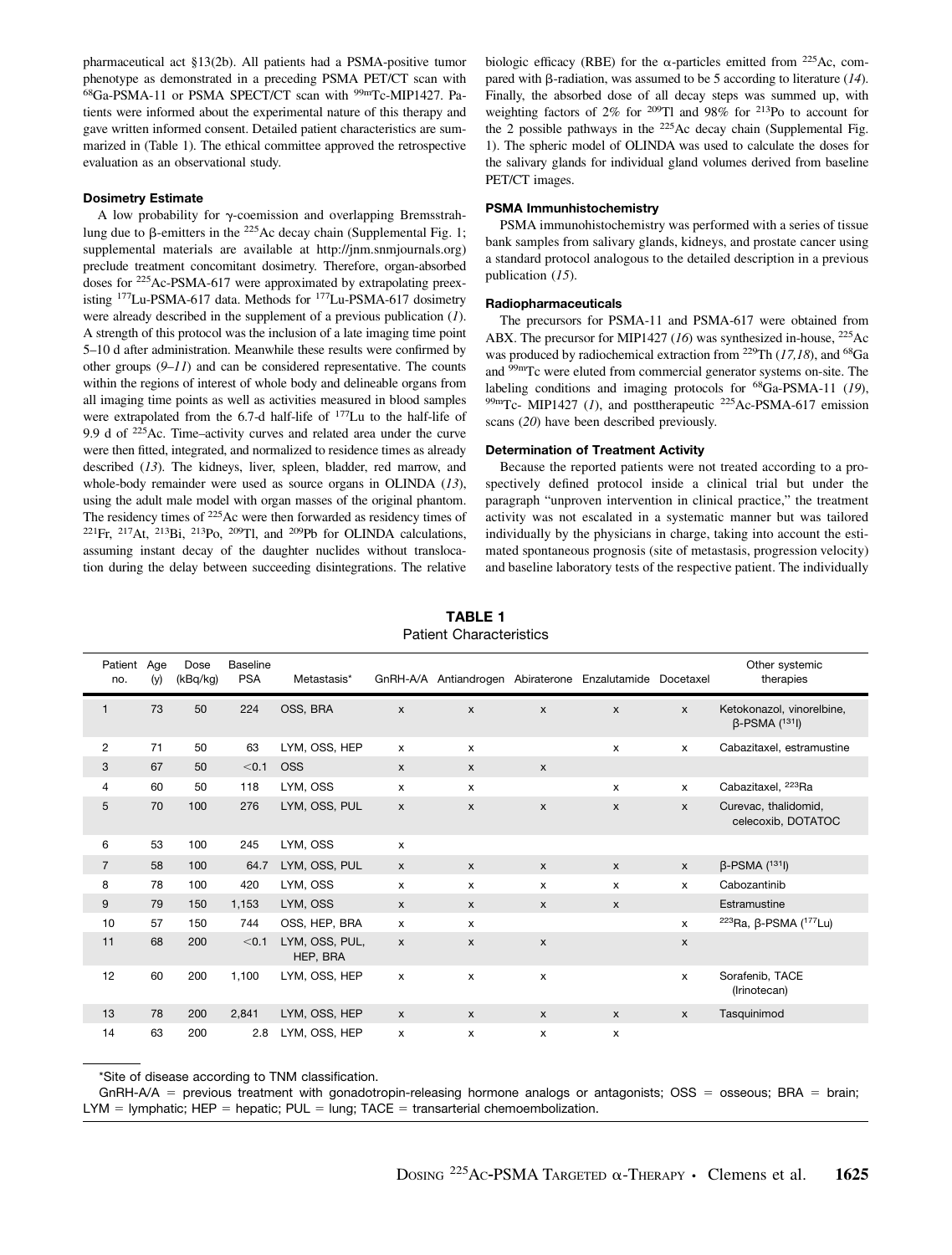administered activities and prognostic profiles for tailoring the patients into their particular escalation level are summarized in Table 1. According to German radiation protection regulations the patients were hospitalized as in-patients until 48 h after injection. Clinical examination was done before and 1 d after therapy. Patients received intravenous hydration (2,000 mL of 0.9% NaCl; flow, 333 mL/h) starting 30 min before therapy. The therapy solution was administered with a slow (30–60 s) freehand injection through a 0.20- $\mu$ m sterile filter with low protein binding (Filtropur S 0.2). Androgen-

deprivation therapy was maintained during PSMA TAT; other treatments were discontinued.

#### Follow-up

Blood cell count, creatinine, blood-urea-nitrogen, liver enzymes, PSA, clinical examination, and patient anamnesis were done every 4 wk and classified into toxicity grades using the Common Terminology Criteria for Adverse Events (21). Imaging follow-up was performed with the identical modality (PSMA PET/CT or PSMA SPECT/CT) as

Patient no. 225Ac activity, first cycle PLT WBC Hb Xerostomia Other Follow-up and further proceedings 1 3.3 G4 → G4 G2 TD → TD 0 0 BSC; PFS 6 wk; OS 16 wk 2 4.5 G4 → G4 0 TD → TD 0 0 0S 7 wk 3 5 0 0 0 0 0 Second cycle, 50 kBq/kg (2-mo interval) Third cycle, 50 kBq/kg (2-mo interval) Radiologic progression of disease;  $OS > 8$  mo 4 6 0 0 G1 → G1 0 0 OS 8 wk 5 9.0 G1 G2 → G3 G2 → G3 0 0 Second cycle, 100 kBq/kg (4-mo interval) Third cycle, 100 kBq/kg (2-mo interval) Hematologic toxicity with overlap to DOTATOC followed by cabazitaxel;  $OS > 24$  mo 6 9.0 NA NA NA NA NA Combination with docetaxel 75 mg/m<sup>2</sup> → G5 neutropenia, OS 1 mo 7 10.9 0 0 0 G1 0 Second cycle, 100 kBq/kg (4-mo interval) Third cycle, 100 kBq/kg (2-mo interval) OS 10 mo 8 16.0 0 0 0 G1 0 Second cycle, 100 kBq/kg (2-mo interval) PFS 9 mo Third cycle, 100 kBq/kg (start of second series) Fourth cycle, 100 kBq/kg (2-mo interval) OS 17 mo 9 13.4 0 0 G2 → G1 G1 0 Second cycle, 150 kBq/kg (2-mo interval) Third cycle, 125 kBq/kg (4-mo interval) OS 20 mo (death not tumor-related) 10 13.4 NA NA NA G1 0 Second cycle, 100 kBq/kg (2-mo interval) Third cycle, 100 kBq/kg (2-mo interval) Fourth cycle, 100 kBq/kg (2-mo interval) Combination with cabazitaxel 10 mg/m<sup>2</sup>  $\rightarrow$  G3 thrombocytopenia, G3 neutropenia OS 12 mo 11 14.3 0 0 0 G2 0 Second cycle, 100 kBq/kg (4-mo interval) Switched to TACE; OS 12 mo 12 14.6 0 0 0 G1 0 Switched to TACE; OS 4 mo 13 16.5 G1 → G2 G3 G1 → G2 G1 0 Second cycle, 50 kBq/kg (2-mo interval) Third cycle, 50 kBq/kg (2-mo interval) OS 7 mo 14 19.1 0 0 0 G2 Nausea G1, fatigue G2, xerophtalmia G2 Discontinued (xerostomia/xerophtalmia)  $OS > 12$  mo (lost to follow-up)

TABLE 2 Observed Toxicities and Further Proceedings

PLT = platelets; WBC = white blood cells (total); Hb = hemoglobin; BSC = best supportive care; PFS = progression free survival;  $OS =$  overall survival,  $TD =$  transfusion dependent.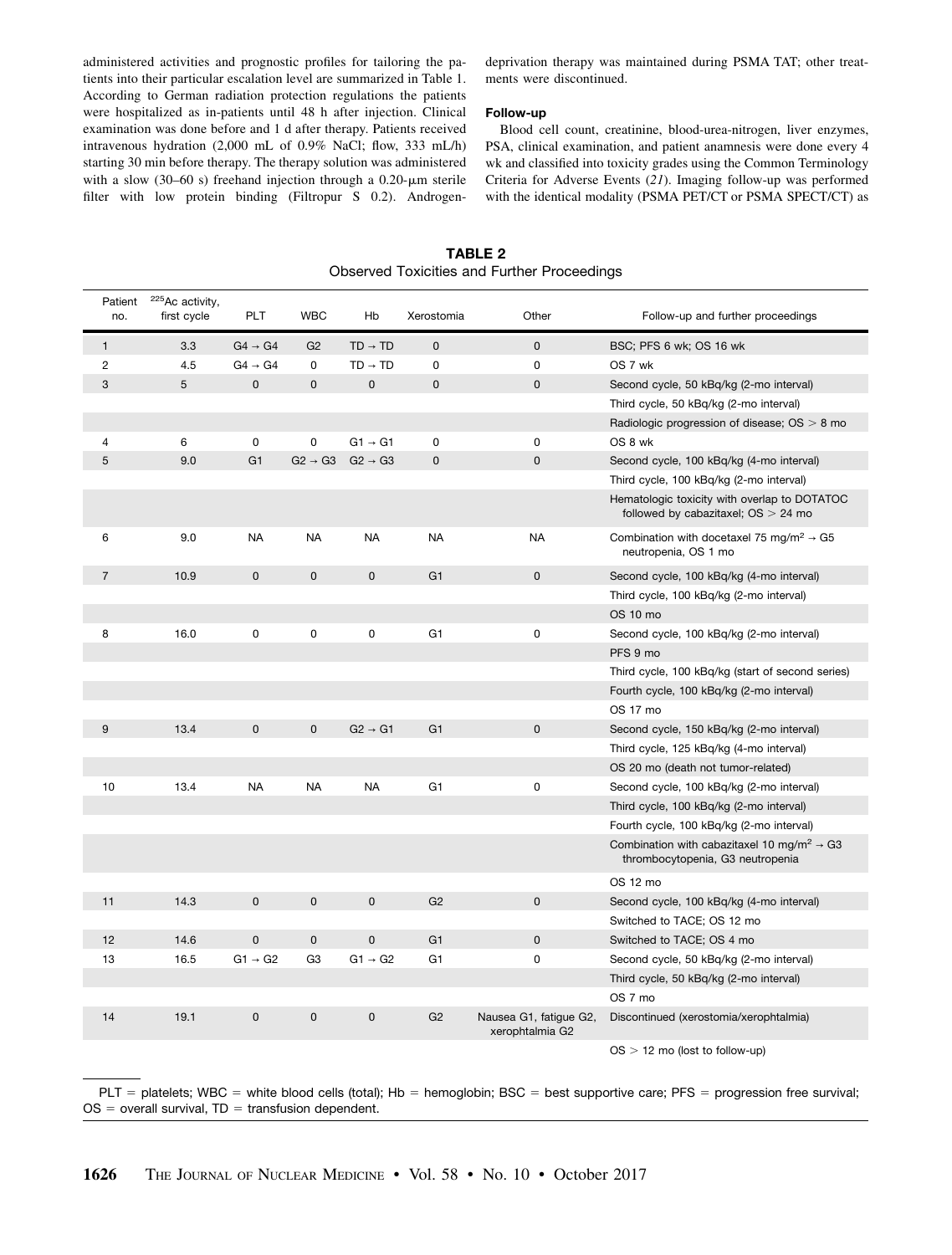TABLE 3 Dosimetry of Dose-Limiting Organs with Different PSMA Ligands

|                        |                                                         | This work                                                          |                                      | Zechmann et al. (24)                     | Kratochwil et al. (1)                  |                                            |  |
|------------------------|---------------------------------------------------------|--------------------------------------------------------------------|--------------------------------------|------------------------------------------|----------------------------------------|--------------------------------------------|--|
| Dose-limiting<br>organ | <sup>225</sup> Ac-PSMA-617<br>(Sv <sub>RBE5</sub> /MBq) | <sup>225</sup> Ac-PSMA-617<br>$(Sv_{\text{RBE5}}/7.4 \text{ MBG})$ | <sup>131</sup> -MIP-1095<br>(GV/GBa) | <sup>131</sup> -MIP-1095<br>(Gv/3.7 GBq) | <sup>177</sup> Lu-PSMA-617<br>(GV/GBa) | <sup>177</sup> Lu-PSMA-617<br>(GV/7.4 GBq) |  |
| Salivary glands        | 2.33                                                    | 17.24                                                              | 4.62                                 | 17.09                                    | 1.38                                   | 10.21                                      |  |
| Kidneys                | 0.74                                                    | 5.48                                                               | 1.45                                 | 5.37                                     | 0.75                                   | 5.55                                       |  |
| Red marrow             | 0.05                                                    | 0.37                                                               | 0.31                                 | 1.15                                     | 0.03                                   | 0.22                                       |  |

baseline. The follow-up exam was scheduled after 3 cycles in patients with biochemical response or already earlier in the case of clinical indication.

## RESULTS

#### **Patients**

The selection of end-stage patients who had already exhausted approved options led to a heavily pretreated patient cohort. Seventyone percent of the patients had previously received docetaxel, which is a larger fraction than the 56% patients considered suitable for chemotherapy in the ALSYMPCA trial (22). Secondary hormone manipulations (abiraterone, enzalutamide) and in the bone-confined patients 223Ra had also been used regularly. Patients were also included into regular clinical trials (cabozantinib, tasquinimod, sorafenib) with priority; some had history of less common second-line chemotherapeutics such as estramustine, cabazitaxel, or vinorelbine. The cohort is also unfavorable in regard to visceral metastasis, which is associated with poor prognosis (23), as well as extent of bone and bone marrow involvement (superscan pattern:  $n = 6$ ) and reduced blood cell count at baseline. In this adverse setting, we observed a median overall survival of 8.5 mo (Table 2, last column).

# **Dosimetry**

For <sup>225</sup>Ac-PSMA-617, salivary glands (2.3 Sv<sub>RBE5</sub>/MBq), kidneys (0.7  $\text{Sv}_{\text{RBE5}}/\text{MBq}$ ), and red marrow (0.05  $\text{Sv}_{\text{RBE5}}/\text{MBq}$ ) are potentially dose-limiting organs. These values are similar to those reported for  $^{131}$ I-MIP-1095 (24) and  $^{177}$ Lu-PSMA-617 (1) as presented in Table 3 but for MBq instead of GBq activities. Other OLINDA results can be found in the Supplemental Table 1. All organ-absorbed doses consist of about 99.4%  $\alpha$ - (considering RBE = 5), 0.5%  $\beta$ -, and 0.1% photon radiation, respectively.

# Microscopic PSMA Distribution Within Dose-Limiting Organs

A representative example of PSMA immunochemistry staining of salivary glands, kidneys, and prostate cancer is presented in (Fig. 1). In the salivary glands, staining of PSMA protein is found in focal hot spots of acinar cells preferably along their luminal border but not homogeneously dispersed within the parenchyma (Fig. 1A). In the kidneys, the PSMA protein is found in a selected subset of tubular cells again with a predominant luminal staining pattern (Fig. 1B). As a control, prostate cancer presents with intense PSMA staining (Fig. 1C).

#### Empiric Dose Finding

No measurable changes in liver and kidney laboratory tests were observed. Acute hematologic and other side effects are summarized in Table 2. Two patients were excluded from hematologic toxicity analysis due to overlap with chemotherapy; 1 of them presented with grade 3 thrombocytopenia and neutropenia and 1 patient even died by neutropenic complications (grade 5). No treatment-related hematologic grade 3/4 and only 1 combined grade 2 thrombocytopenia/leucopenia occurred in the 200 kBq/kg group. Diffuse type red marrow infiltration was no predictor for increased hematologic toxicity as illustrated by the casuistic of a patient who had to discontinue 177Lu-PSMA-617 therapy due to hematologic toxicity but demonstrated remarkable response and tolerability to <sup>223</sup>Ra and also tolerated 225Ac-PSMA-617 well after restratification due to PSMApositive brain lesions (Fig. 2). Xerostomia was regularly reported with 100 kBq/kg or more per cycle and was considered intolerable with greater than 150 kBq/kg. Typically, first symptoms of xerostomia were observed 2–5 d after therapy injection, enduring for about 2 mo. If no succeeding cycle was indicated at this time there was a partial recovery, but some loss of secretion function appeared to be chronic. One patient in the 200 kBq/kg group reported dry eyes that had to be palliated by eye drops. This patient also reported fatigue and unspecific epigastric discomfort and was also the patient with the highest absolute treatment activity (patient 14). Despite



FIGURE 1. PSMA immunochemistry staining of salivary glands (A), kidney parenchyma (B), and prostate cancer (C).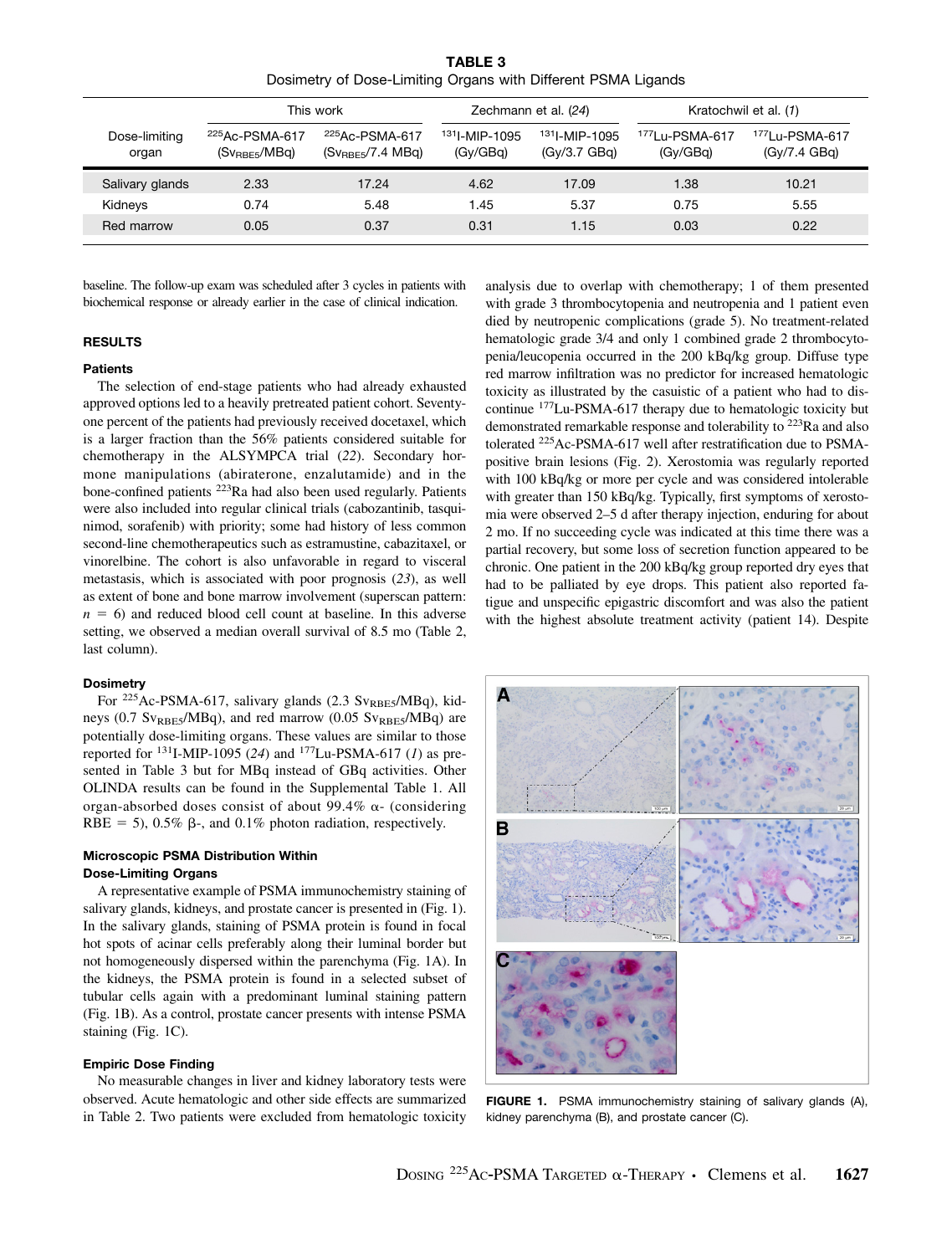

FIGURE 2. (A) At baseline, a patient presented with diffuse-type red marrow infiltration visualized with <sup>99m</sup>Tc-MIP1427 PSMA scintigraphy (top) and brain metastasis (bottom). (B) Imaging follow-up 8 mo later presented partial response in bone (top) and brain (bottom).

promising antitumor activity, all patients in the 200 kBq/kg group and 1 of 2 patients in the 150 kBq/kg group discontinued therapy or insisted on dose reduction. Three patients initiated high caloric supplemental nutrition, because of weight loss, which was considered consecutively to the xerostomia by patient's self-reporting; however, no parenteral nutrition (grade 4 toxicity) had to be applied. Thus, we consider 100 kBq/kg of body weight (kgBW) the maximum tolerable dose, with xerostomia/xerophtalmia being the doselimiting factor.

For 2 patients with PSA-negative tumor at baseline and the patients who overlappingly received other treatments, biochemical response assessment was not possible. The PSA-negative patients were reevaluated with PSMA PET/CT. One patient, treated with 50 kBq/kg activities, demonstrated progression, and the other patient, treated with 200 kBq/kg, showed a promising radiologic response (Fig. 3). For evaluable subjects, wk-8 PSA response demonstrated a tumor marker decline for all patients treated with more than 50 kBq/kg (Fig. 4).

With the limitation of small patient number, 100 kBq/kgBW was considered the treatment activity with the highest therapeutic range for this kind of patient (Fig. 5). However, because treatment activities were chosen depending on clinical risk factors, no reliable dose–response relationship can be derived.

#### Effect of Repeated Dosing

Dose and timing of succeeding cycles are summarized in the last column of Table 2. In sum, 8 patients had further applications

of <sup>225</sup>Ac-PSMA-617. The therapeutic management was not defined prospectively but on individual decisions. One patient (patient 8) had favorable response after 2 cycles, and further applications were postponed until clinical demand ethically justified another application of experimental therapy. However, response to the second series, performed 1 y after first application, was short and the patient soon became resistant. A similar effect was observed in a patient who was treated in 4-mo intervals; after favorable biochemical response to the first cycle, succeeding cycles postponed until PSA relapse were remarkably less effective than the original course (individual course of PSA presented as Supplemental Fig. 2A). In contrast, applications every 2 mo in at least 100 kBq/kg doses resulted in a continuous decline of PSA (Supplemental Fig. 2B) over 2–4 cycles (patients 8, 9, and 10). Patients starting with or reducing to 50 kBq/kg became resistant after 1–2 cycles. No statistical analysis was reasonable with this low patient number and individualized treatment regimens.

## **DISCUSSION**

The aim of this work was to establish a treatment protocol for clinical application of  $225$ Ac-PSMA-617 TAT in advanced-stage mCRPC, taking into account dosimetry considerations amended by empiric observations derived during first clinical experiences.

Recently a German multicenter study reported promising initial results for a subgroup of patients treated with 177Lu-PSMA-617 (2), but 40% of the patients presented with no PSA response at all. TAT with 213Bi-DOTATOC already demonstrated a potential to



FIGURE 3. Baseline (A) and restaging (B) for a PSA-negative patient with histologically proven lung and liver metastases of prostate cancer was done with <sup>68</sup>Ga-PSMA-11 PET (maximum-intensity projection, top) and CT (bottom), respectively. Promising antitumor activity in bone, liver, and pulmonal lesions have been observed, but also atrophy of salivary glands. Brain lesions were simultaneously treated with percutaneous radiotherapy.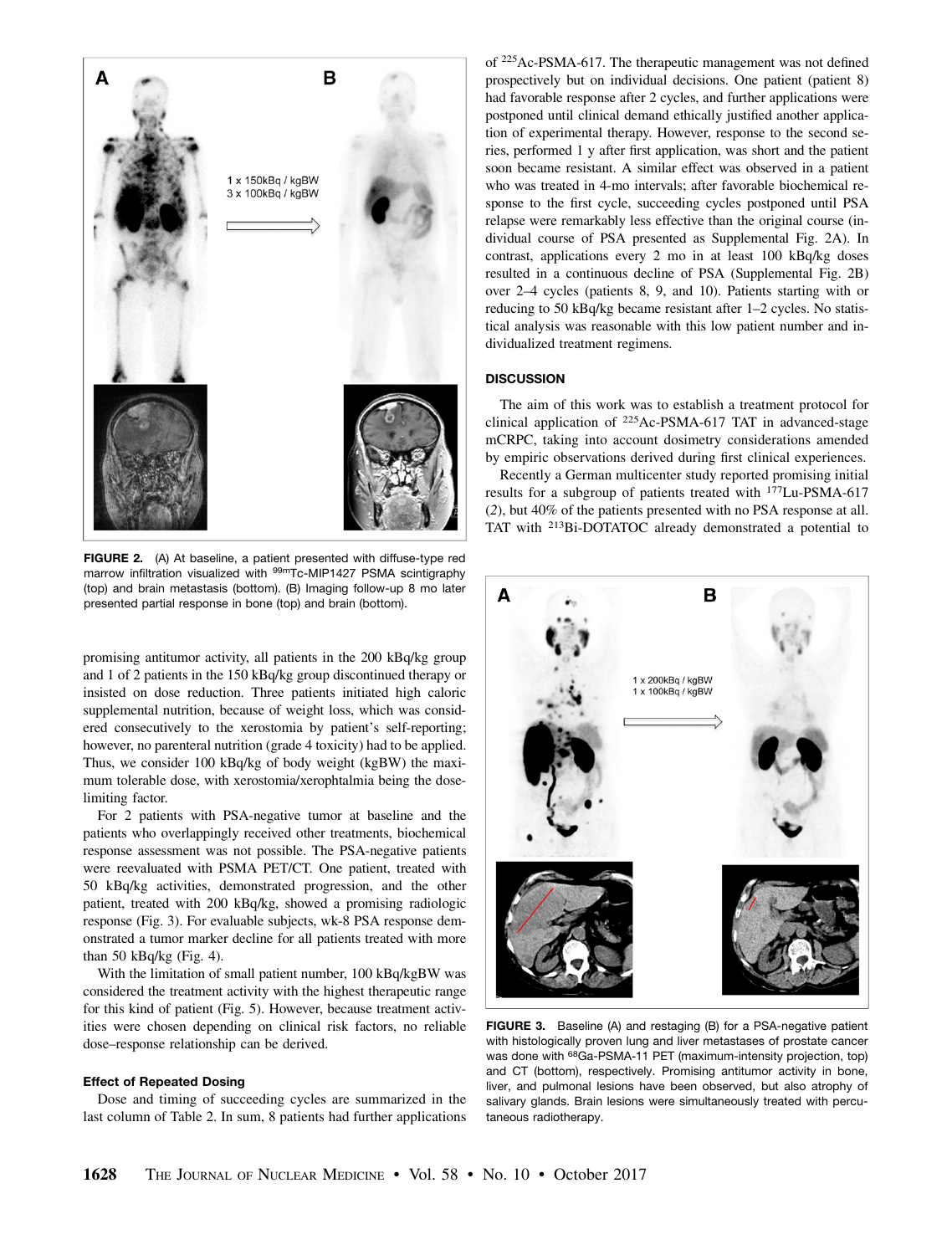

FIGURE 4. Waterfall graph of PSA response in evaluable patients. PSA response was observed in 75% of patients. No dose–response correlation was observed the 100–200 kBq/kgBW treatment activities.

break radio-resistance against 90Y-/177Lu-DOTATOC (4), making it also highly reasonable that 225Ac-PSMA-617 will further improve the response rate in comparison to 177Lu-PSMA-617. The high rate of biochemical or radiologic responses in our cohort of heavily pretreated patients is already promising. Nevertheless, because of low patient number and variable treatment regimens it is not yet legitimate to start a discussion about efficacy in comparison to <sup>177</sup>Lu-PSMA-617.

The radiobiologic specifics of TAT have already been reviewed in-depth (14). Specific background information relevant for understanding the characteristics of 225Ac are provided in the supplemental materials.

Preliminary considerations of safety dosimetry were done to define the appropriate dimension for starting activity before the first application of 225Ac-PSMA-617. For this reason, time–activity curves of representative 177Lu-PSMA-617 dosimetry scans were extrapolated to the half-life of 225Ac under the assumption that all



FIGURE 5. Reasonable treatment corridor between insufficient treatment response (red: patient died before reevaluation; orange: PSA progression; green: imaging or PSA response) and intolerable toxicity (red: xerophthalmia; orange: xerostomia G2; green: no or only G1 xerostomia). During repeated therapies, insufficient PSA response was observed at 4-mo interval.

daughter nuclides decay without relevant translocation. This can be assumed due to the rapid cellular internalization and storage of the carrier molecule PSMA-617 after binding to PSMA (25) and preclinical findings with an internalizing PSMA antibody that the intracytosolic-generated daughter nuclides predominantly remain inside the tumor (26). Although the simplification of instant decay may be widely true for  $^{221}Fr$ (half-life, 4.8 min) and 217At (half-life, 33 ms), a small percentage of 213Bi (half-life, 45.6 min) might leave the targeted cell by passive diffusion, introducing 1 source of uncertainty. Another critical point is that clinical imaging modalities are limited to millimeter resolution; thus, the nonuniform biodistribution of the radiopharmaceutical on the microscopic level cannot be evaluated in human beings and has to be discussed on the basis of preclinical data.

Assuming homogeneous distribution, we calculated a red marrow dose of 0.05 Sv<sub>RBE5</sub>/MBq. For cell level microdosimetry, the radionuclide–to–cell nucleus geometry,

that is, if the  $\alpha$ -particle is emitted from extracellular or intracellular compartments, can be relevant. According to the pharmacokinetics of PSMA-617 (1), we consider passive diffusion into the extracellular body water fraction of the red marrow but no specific binding. Thus, the radiation geometry should be similar to an already preclinically evaluated  $\alpha$ -radiopharmaceutical for which an RBE of only approximately 1 was suggested in regard to marrow toxicity (27) and the RBE of 5 used for the dosimetry estimate presented in Table 3 may be overcautious, which vice versa is well in line with the remarkably low hematologic toxicity observed in patients. Diffuse‐type red marrow infiltration was considered a risk factor for increased hematologic toxicity during 177Lu-PSMA-617 therapy (1). Conventional dosimetry neglects the dose contribution of bone metastases to the red marrow because it cannot easily be modeled. However, in the case of red marrow carcinosis this effect may be of particular impact with the mean/maximum of 0.5/2 mm (20/80 cell diameters) tissue range of  $177$ Lu  $\beta$ -particles. In contrast, the 47- to 85- $\mu$ m (2-3 cell diameters) tissue ranges of

<sup>225</sup>Ac  $\alpha$ -particles (Supplemental Fig. 3) theoretically offer selective tumor cell kill. Both effects provide an explanation that a patient with suggestive red marrow infiltration (Fig. 2) and history of myelosuppression after 4 GBq of 177Lu-PSMA-617 (0.12 Gy taking into account only perfusion-dependent effects) could still tolerate 13.4 MBq of 225Ac-PSMA-617 (0.67 S $v_{RBE5}$ ); this case exquisitely illustrates the methodical limitations of dosimetry and warns about an uncritical reliance on dosimetry estimates of dose-limiting organs (Table 3). We also want to point out our unpleasant experience with 2 patients (G3 and G5 toxicity) in whom chemotherapy was initiated with less than an 8-wk interval after TAT (assumed prudent by their oncologists due to nonmeasurable hematologic toxicity)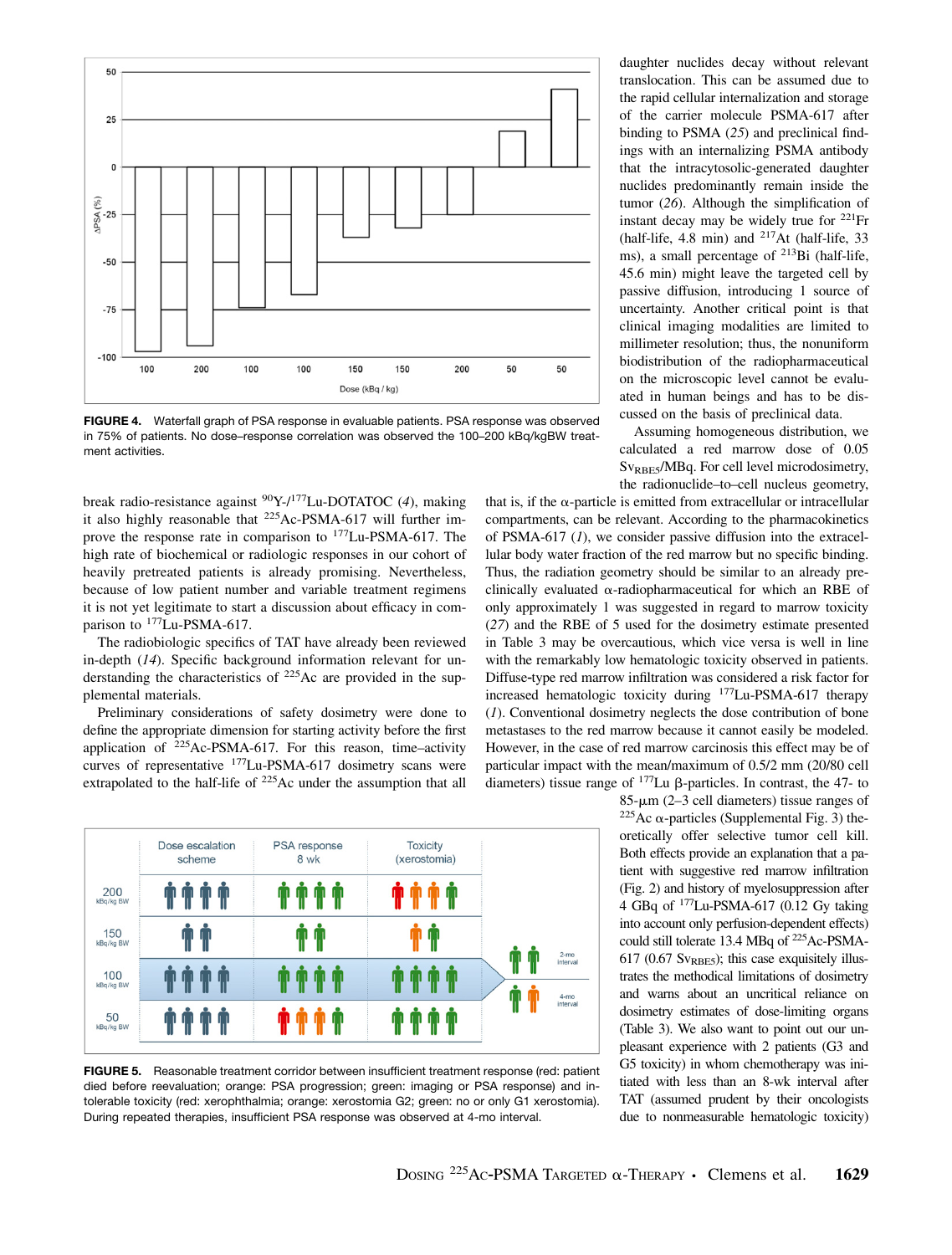because low hematologic toxicity might also tempt other physicians/ researchers into combination therapies, but they should be prepared for the possibility of overadditive toxicity.

Average kidney-absorbed dose was calculated with  $0.7$  Sv $_{RBE5}$ /MBq. Suborgan distribution acquired with an  $\alpha$ -camera and microscale dosimetry modeling have already been published for a 211At-labeled urea-based PSMA ligand in the kidneys of mice (7). The authors reported dose-limiting nephropathy as validated with histopathology and laboratory tests. In their suborgan dosimetry, hot spots in the proximal tubules were 3-fold higher than in glomeruli (123 vs. 42 Gy/MBq) and 5-fold higher than average organ dose, illustrating the limitations of imaging-based dosimetry in regards to TAT. The mean kidney-absorbed dose for the <sup>211</sup>At-PSMA TAT in mice was 24.6 Gy/MBq (123 Sv<sub>RBE5</sub>/MBq in our nomenclature), 0.037 MBq were nontoxic, and the treatment dose lethal to 10% of the exposed kidneys was 0.111 MBq, which would correspond to  $4.6-13.7$  Sv<sub>RBE5</sub>. Mild proteinuria developed after therapy, but resolved over time; therefore, this maximum-tolerated dose of mice only reflects a single treatment cycle but not the maximum cumulative dose. In our patient collective, we did not exceed this dose range and no acute or subacute renal toxicity was observed. However, kidneys are well-known late reacting organs to radiation therapy and onset of radiation-induced renal dysfunction can appear years later and might be missed with our short follow-up period. Therefore, we cannot rule out that cumulative kidney dose is the limiting factor for PSMATAT, requiring thoroughly long-term follow-up of renal function, especially once PSMA TAT might be used in earlier tumor stages.

Immunostainings of salivary glands (Fig. 1A) reveal rather spottype than disseminated distribution of PSMA-positive cells, and wide parts of gland parenchyma are spatially well separated from these hot spots, with distances easily exceeding the penetration depth of the  $\alpha$ -particle. If uptake of <sup>225</sup>Ac-PSMA-617 would be only PSMA-specific, we would expect less toxicity for salivary glands than with  $\beta$ -emitters. However, this was opposed by clinical findings when severe xerostomia and in 1 case dry eyes became the dose-limiting factor for 225Ac-PSMA-617, exceeding the clinical toxicities of 131I-MIP1095 at comparable effective absorbed dose (Table 3). Probably the high uptake in salivary glands is not PSMAdependent but might be caused by small-molecule transporters. This thesis is supported by an imaging study of radiolabeled PSMA antibodies that present much lower uptake in salivary glands (28). Moreover, the long retention time of PSMA-617 in glands implies internalization, and for disintegrations closely related to the nucleus, an RBE of 5 might present an underestimation. Unfortunately, xerostomia was partially irreversible. Chronic G1 toxicity (coping water) is typically tolerated by most patients but already the need for saliva-substitution sprays and gels is rated a remarkable loss of quality of life by some patients.

Because the preliminary dosimetry modeling contains relevant uncertainties, an empiric dose escalation was necessary to exploit the ideal therapeutic range of 225Ac-PSMA-617. Empiric dose finding is the typical approach for conventional chemotherapy and was also applied in early phase  $223$ Ra trials (29) when safety was evaluated using adverse events, which then were used to define the maximum-tolerated dose. Similar to all early phase dose finding studies, 1 limitation of this report is low patient number and eventually some adverse events might have been observed or missed rather by chance than after robust statistics. However, the good tolerability also of 225Ac-PSMA-617 is well in line with the few adverse events observed under 177Lu-PSMA-617 (30). It is important to note that the patients receiving 50 kBq/kgBW were

the most challenging ones from the very start and the low treatment activity was chosen by the responsive physician, for example, due to grade 4 myelosuppression at baseline. On the other hand, the highest treatment activity was offered only to patients with brain or liver metastases, who present the most adverse prognostic factors. Therefore, it is reasonable that in regard to PSA response no dose–response relationship was observed. Thus, it is premature to conclude that the 50 kBq/kgBW dose is completely ineffective. However, the patient collective currently qualified for experimental therapy presents with high tumor burden and aggressive metastasis. Consequently, early onset of positive treatment effects is necessary to ameliorate these challenging patients at all. Once 225Ac-PSMA-617 is investigated for treatment of earlier tumor stages, the efficacy of low-dose regimens should be reevaluated in respect to reduction of side effects.

On the basis of our preliminary data, a treatment activity of 100 kBq/kg administered every 2 mo was found to provide promising response with tolerable side effects (Fig. 4). Evaluation of response rate and duration of tumor control is out of the scope of this study. Nevertheless, when the unfavorable prognostic profile of the patient cohort is taken into account, the observed antitumor activity of 225Ac-PSMA-617 is more than promising.

# **CONCLUSION**

On the basis of our initial clinical experience with advanced patients, a treatment activity of 100 kBq/kg of <sup>225</sup>Ac-PSMA-617 is tolerable and presents promising antitumor activity. Repeated treatments in intervals of 8 wk may lead to continuing tumor control. This protocol is now routinely applied for salvage therapy of endstage mCRPC patients in our clinic. Formal clinical trials in larger patient cohorts are warranted to further investigate the potential of 225Ac-PSMA-617 TAT in a prospective manner.

#### **DISCLOSURE**

A patent application for PSMA-617 (regardless of the radiolabeling nuclide) is held by Uwe Haberkorn. No other potential conflict of interest relevant to this article was reported.

#### ACKNOWLEDGMENTS

We thank the Tissue Bank of the National Center of Tumor Diseases (NCT) for the supply of tissue samples from salivary glands, kidneys, and prostate cancer. We thank Mike Reiss for graphical support.

#### REFERENCES

- 1. Kratochwil C, Giesel FL, Stefanova M, et al. PSMA-targeted radionuclide therapy of metastatic castration-resistant prostate cancer with 177Lu-labeled PSMA-617. J Nucl Med. 2016;57:1170–1176.
- 2. Rahbar K, Ahmadzadehfar H, Kratochwil C, et al. German multicenter study investigating 177Lu-PSMA-617 radioligand therapy in advanced prostate cancer patients. J Nucl Med. 2017;58:85–90.
- 3. Heck MM, Retz M, D'Alessandria C, et al. Systemic radioligand therapy with <sup>177</sup>Lu labeled prostate specific membrane antigen ligand for imaging and therapy in patients with metastatic castration resistant prostate cancer. J Urol. 2016;196: 382–391.
- 4. Kratochwil C, Giesel FL, Bruchertseifer F, et al. 213Bi-DOTATOC receptor-targeted alpha-radionuclide therapy induces remission in neuroendocrine tumours refractory to beta radiation: a first-in-human experience. Eur J Nucl Med Mol Imaging. 2014;41:2106–2119.
- 5. Liu H, Rajasekaran AK, Moy P, et al. Constitutive and antibody-induced internalization of prostate-specific membrane antigen. Cancer Res. 1998;58:4055–4060.